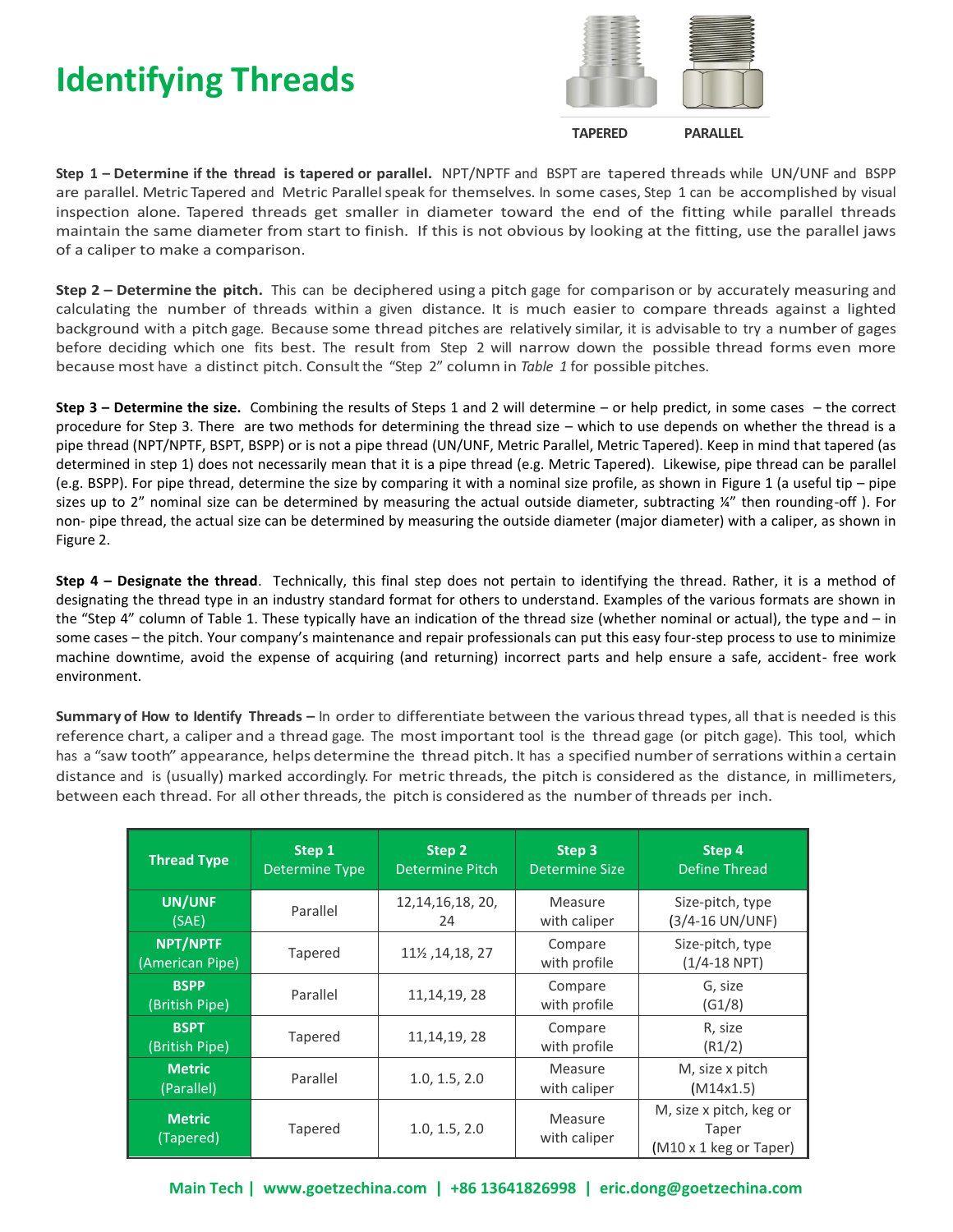# **Thread Compatibility**

| <b>Threads</b>      | <b>System Name</b>                                                                                                               | <b>Compatibility</b>                                                                                                                                                     | <b>Seal Method</b>                                                                                   |  |  |
|---------------------|----------------------------------------------------------------------------------------------------------------------------------|--------------------------------------------------------------------------------------------------------------------------------------------------------------------------|------------------------------------------------------------------------------------------------------|--|--|
| <b>BSPP</b>         | <b>British Standard Pipe Parallel</b>                                                                                            | Male BSPP with Female BSPP<br>Female BSPP with Male BSPP<br>Female BSPP with Male BSPTr                                                                                  | Washer<br>Washer<br>Washer                                                                           |  |  |
| <b>BSPTr</b>        | <b>British Standard Pipe Taper</b>                                                                                               | Male BSPTr with Female BSPTr<br>Male BSPTr with Female BSPP<br>Female BSPTr with Male BSPTr                                                                              | Thread<br>Washer<br><b>Thread</b>                                                                    |  |  |
| <b>IPS</b>          | Iron Pipe Straight Thread                                                                                                        | Generic Name for Straight Pipe Thread<br>See NPSH for compatibility                                                                                                      | Washer                                                                                               |  |  |
| <b>IPT</b>          | Iron Pipe Thread                                                                                                                 | Generic Name for All Pipe Thread<br>More information required                                                                                                            |                                                                                                      |  |  |
| NH or<br><b>NST</b> | American Standard Fire Hose<br><b>Coupling Thread (National</b><br>Hose thread also known as<br><b>National Standard Thread)</b> | Male NH (NST) with Female NH (NST)<br>Female NH (NST) with Male NH (NST)<br>Not compatible with other systems                                                            | Washer<br>Washer                                                                                     |  |  |
| <b>NPT</b>          | American Standard Taper Pipe<br>Thread<br>(National Pipe Tapered)                                                                | Male NPT with Female NPT<br>Male NPT with Female NPTF<br>Male NPT with Female NPSM<br>Male NPT with Female NPSH<br>Female NPT with Male NPT<br>Female NPT with Male NPTF | Thread<br>Thread<br>Washer<br>Washer<br>Thread<br>Thread                                             |  |  |
| <b>NPSM</b>         | American Standard Straight<br><b>Mechanical Joints (National</b><br>Pipe Straight Mechanical)                                    | Male NPSM with Female NPSM<br>Male NPSM with Female NPSH<br>Female NPSM with Male NPSM<br>Female NPSM with Male NPT<br>Female NPSM with Male NPTF                        | Seal can be either<br>mechanical or<br>washer.<br><b>Mating fittings</b><br>must be of same<br>type. |  |  |
| <b>SIPT</b>         | <b>Straight Iron Pipe Thread</b>                                                                                                 | Generic name for Straight Pipe Thread                                                                                                                                    | Washer                                                                                               |  |  |
| <b>TIPT</b>         | Tapered Iron Pipe Thread                                                                                                         | Generic name for Tapered Pipe Thread                                                                                                                                     | Thread                                                                                               |  |  |